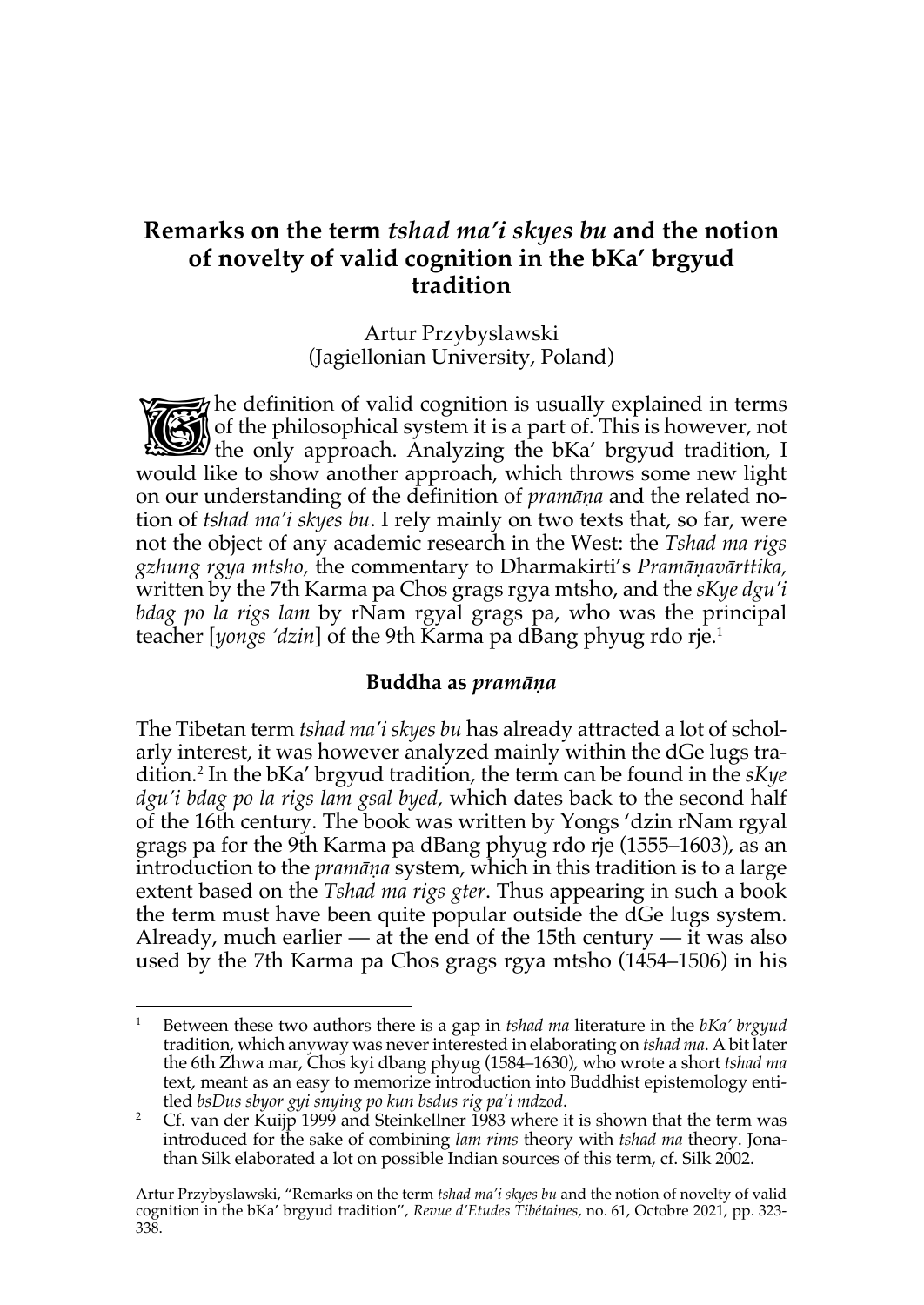fundamental commentary to *Pramāṇavārttika* as a synonym of *pramāṇabhūta* [*tshad mar gyur pa*].3

At the beginning of the *blo rigs* chapter in his handbook, rNam rgyal grags pa puts the term *tshad ma'i skyes bu* in the context of an interesting division of *pramāṇa*. Thus he says:

> Generally, concerning that *pramāṇa* there are the two: essential *pramāṇa* and exemplary *pramāṇa*. Essential *pramāṇa* is the embodiment of *pramāṇa* [*tshad ma'i skyes bu*]. Exemplary *pramāṇa* is direct perception and inference.4

The opening word "generally", suggests that he considers this division quite common and for him as a follower of the bKa' brgyud tradition, the source of it is most probably the *Tshad ma rigs gzhung rgya mtsho* by the 7th Karma pa. Embodiment of *pramāṇa* – as I decided to translate the term *tshad ma'i skyes bu* for the reasons explained further – is literally called the essential *pramāṇa*. This essential *pramāṇa* is contrasted with an exemplary *pramāṇa,* which is just a copy, simile or exemplification of the original, real *pramāṇa*. The above statement that the embodiment of *pramāṇa* is the very *pramāṇa* or *pramāṇa* in itself, suggest that the genitive construction *tshad ma'i skyes bu,* should not be read so much as a phrase, where valid cognition is attributed to a person as his/her quality or feature, even though this is the most natural reading. We should rather understand it the same way as, for example, the genitive construction: *shes rab kyi pha rol tu phyin pa* meaning the *pāramitā,* which is knowledge or the knowledge which is *pāramitā*. General *paramita,* that was specified with the term *shes rab,* turns out to be the knowledge itself and similarly a person is classified as somebody who literally is *pramāṇa*, no matter how strange it seems at first sight. Being quite a normal construction in Tibetan, *tshad ma'i skyes bu* however sounds a bit strange when translated into European languages: how can a man be called a means of valid cognition or even valid cognition itself? What can be easily said in Tibetan seems unnatural in translation, and that is probably why Ernst Steinkellner proposes to translate it not even as "a person of *pramāṇa*" but as "a person of authority", even though he admits that a person is literally *pramāṇa*:

> The genitive characterizing the compound is simply attributive; the word literally means, therefore, that the person *(skyes bu)* is a means

<sup>&</sup>lt;sup>3</sup> See quotation given later in the text from Karma pa (1999), p. 20. Go rams pa - also in the quotation given below - treats these two terms as synonyms as well.

<sup>4</sup> rNam rgyal grags pa (2009), p. 88: *spyir tshad ma de la don gyi tshad ma dang dpe'i tshad ma gnyis/ don gyi tshad ma ni/ tshad ma'i skyes bu la byed/ dpe'i tshad ma ni/ mngon sum dang rjes dpag gnyis la byed*.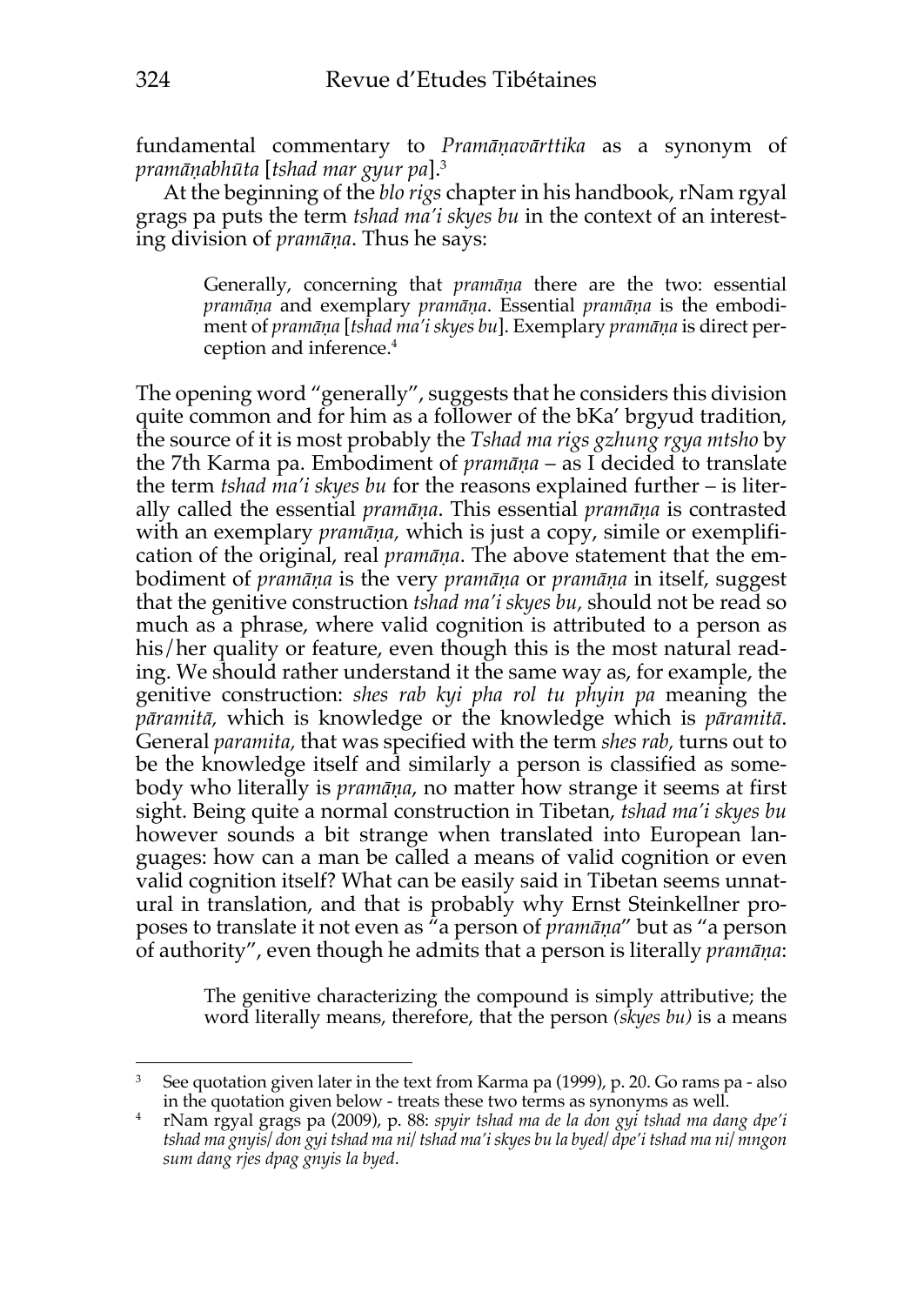of valid cognition *(tshad ma),* and I translate the term as "a person of authority". The word designates the Buddha, of course, the authority par excellence and thus the final source and judge of any validity and usefulness in any kind of cognition.<sup>5</sup>

The text of rNam rgyal grags pa says even, that Buddha is not only a person who literally is *pramāṇa,* thus being *tshad ma'i skyes bu*, but also this embodiment of *pramāṇa* is again the very *pramāṇa*. Thus, the person of *pramāṇa* becomes less and less a person and more and more *pramāṇa* itself. In comparison to that very *pramāṇa* in itself, direct perception and inference are only lesser *pramāṇa*, an exemplary *pramāṇa* being just a reflection or mere shadow of the essential *pramāṇa*. What is usually considered to be *pramāṇa*, namely *pratyakṣa* and *anumāna*, turn out to be mere resemblance of the original *pramāṇa* Buddha embodies. The text of rNam rgyal grags pa insists on taking Buddha as *pramāṇa* as literally as possible, not even as the source of the two types of *pramāṇa*, not even as an authority or point of reference, but as a real *pramāṇa* in itself (which unenlightened beings can only imitate imperfectly by way of *pratyakṣa* and *anumāna*).

The approach of rNam rgyal grags pa (as a bKa' brgyud scholar) is most probably rooted in *Tshad ma rigs gzhung rgya mtsho* by the 7th Karma pa. Here we find a similar division in similar context with the explanation of the relation between the two types of *pramāṇa*. The 7th Karma pa says:

> With the essential *pramāṇa* which is to be achieved there is associated a conventional *pramāṇa* as a means of achieving it. The particular case of faultless eye cognition grasping a form shows what is *pramāṇa*, since it is non-deceptive cognition [grasping] a form for the first time.<sup>6</sup>

The essential *pramāṇa* is contrasted here with a conventional one. In the case of the latter, the 7th Karma pa uses also the term *mtshan gzhi* having in mind a particular object referred to by the definition. That is probably the origin of the epithet "exemplary" referred by rNam rgyal grags pa to *pramāṇa* understood as *pratyakṣa* and *anumāna*. The 7th Karma pa continues with the following description of Buddha as the ideal *pramāṇa*:

> He knows directly all dharmas as objects to be cognized in what they are and how they are. Determining that one can successfully liberate all beings without exception because of having the unique

<sup>5</sup> Steinkellner (1983), p. 276.

<sup>6</sup> Karma pa (1999), p. 23: *bsgrub bya don gyi tshad ma de nyid sgrub byed tha snyed pa'i tshad ma dang sbyar na/ gzugs 'dzin mig shes ma 'khrul ba mtshan gzhi tshad mar mtshon/ gzugs la dang por bslu ba med pa can gyi shes pa yin pas so*.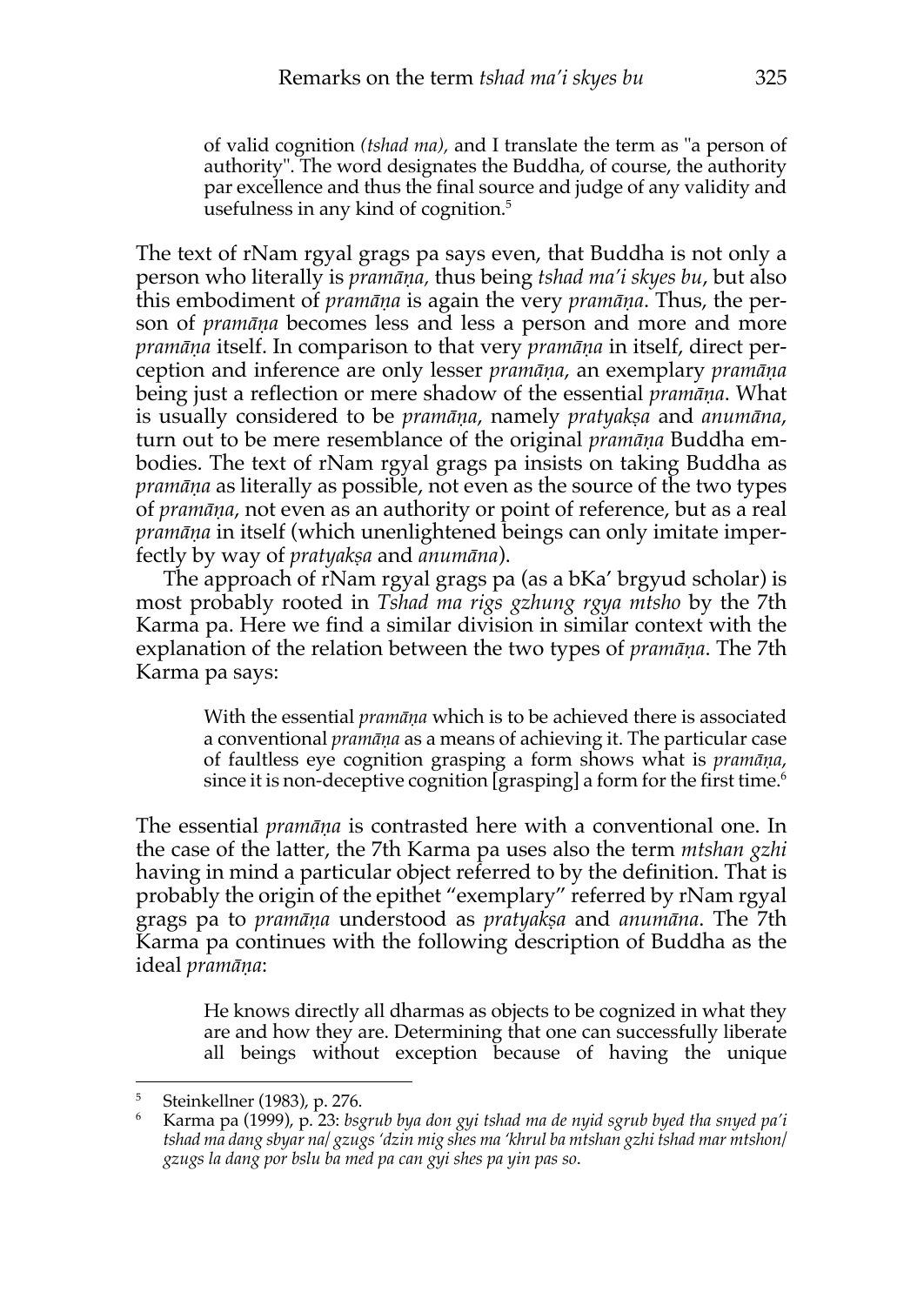consciousness which is non-erroneous, is the reasoning establishing that Bhagavān is valid cognition being the non-erroneous refuge. Or else, Bhagavān is *pramāṇa* [for the following reason:] he does not let beings make errors because of being familiar with great compassion that works for the benefit of all beings; he has abandoned two veils and showed the path to higher rebirths and unquestionable perfection which is the method of achieving the state of Sugata [which was not known before] recognizing the very nature. He obtained the unique cognition that has the power to protect from perversion from [the above mentioned states] and through diverse states of mind he acts for the temporal and ultimate benefit of beings. Having the ability to achieve the goal through the cause which is the path in its abundance, he is the stable and non-erroneous refuge.<sup>7</sup>

The term "essential *pramāṇa*" the 7th Karma pa used before refers, of course, to Buddha himself. In the non-erroneous way Buddha leads beings directly to the ultimate goal and thus is literally *pramāṇa,* which is essential and much higher than exemplary or conventional *pramāṇa*. Buddha is a perfect state of mind showing compassionately the way things ultimately are. Both *pratyakṣa* and *anumāna* are mere similitudes of that state, thus not essential. Buddha as the essential *pramāṇa* is described by the 7th Karma pa as: full recognition of the Four Noble Truths that were not known before; he then continues "Here one has to add also the exemplary *pramāṇa* which shows what should be shown."8 What should be shown is ultimately the state of Buddha. Exemplary *pramāṇa* leads to that state showing all that is needed for achieving it and once that state is achieved, the Four Noble Truths are revealed through the act of essential *pramāṇa* Buddha is capable of.

When the 7th Karma pa gives the whole list of the qualities that make Buddha *tshad ma'i skyes bu* and thus essential *pramāṇa*, none of them are an ideal form of *anumāna* and *pramāṇa*. This is in fact the approach of Dignāga, which is very different form that of Dharmakīrti (stressed very often in Tibetan commentaries):

<sup>7</sup> Karma pa (1999), p. 23: *shes bya ji lta ba dang ji snyed pa'i chos thams cad mngon sum du mkhyen pa la bslu ba med pa can gyi shes pa khyad par can dang ldan pas na 'gro ba ma lus pa 'khor ba las sgrol ba'i don byed nus pa dngos po'i gnas tshul la grubs pa de ni bcom ldan 'das mi bslu ba'i skyabs gnas tshad mar sgrub pa'i rigs pa yin no/ yang na bcom ldan 'das ni tshad ma yin te/ 'gro na thams cad la phan par bzhed pa'i thugs rje chen po goms pa'i dbang gis 'gro ba rnams bslu ba med par rang nyid gyis sgrib gnyis spangs shing gnas lugs rtogs pa'i bde bar gshegs pa de thob pa'i thabs mngon mtho nges legs kyi lam bstan nas de'i mi mthun phyogs las skyob par nus pas can gyi shes pa khyad par can dang ldan cing bsam pa phun sum tshogs pa'i sgo nas 'gro ba'i gnas skabs dang mthar thug gi don thams cad byed/ lam sbyor ba phun tshogs kyi rgyu las don de thob nus par gnas pa de* 

*ni gtan du mi bslu ba'i skyob par grub pa'i phyir*. 8 Karma pa (1999), p. 30: *'di ni mtshon bya mtshon byed dpe'i tshad ma la yang sbyor bar bya ste*.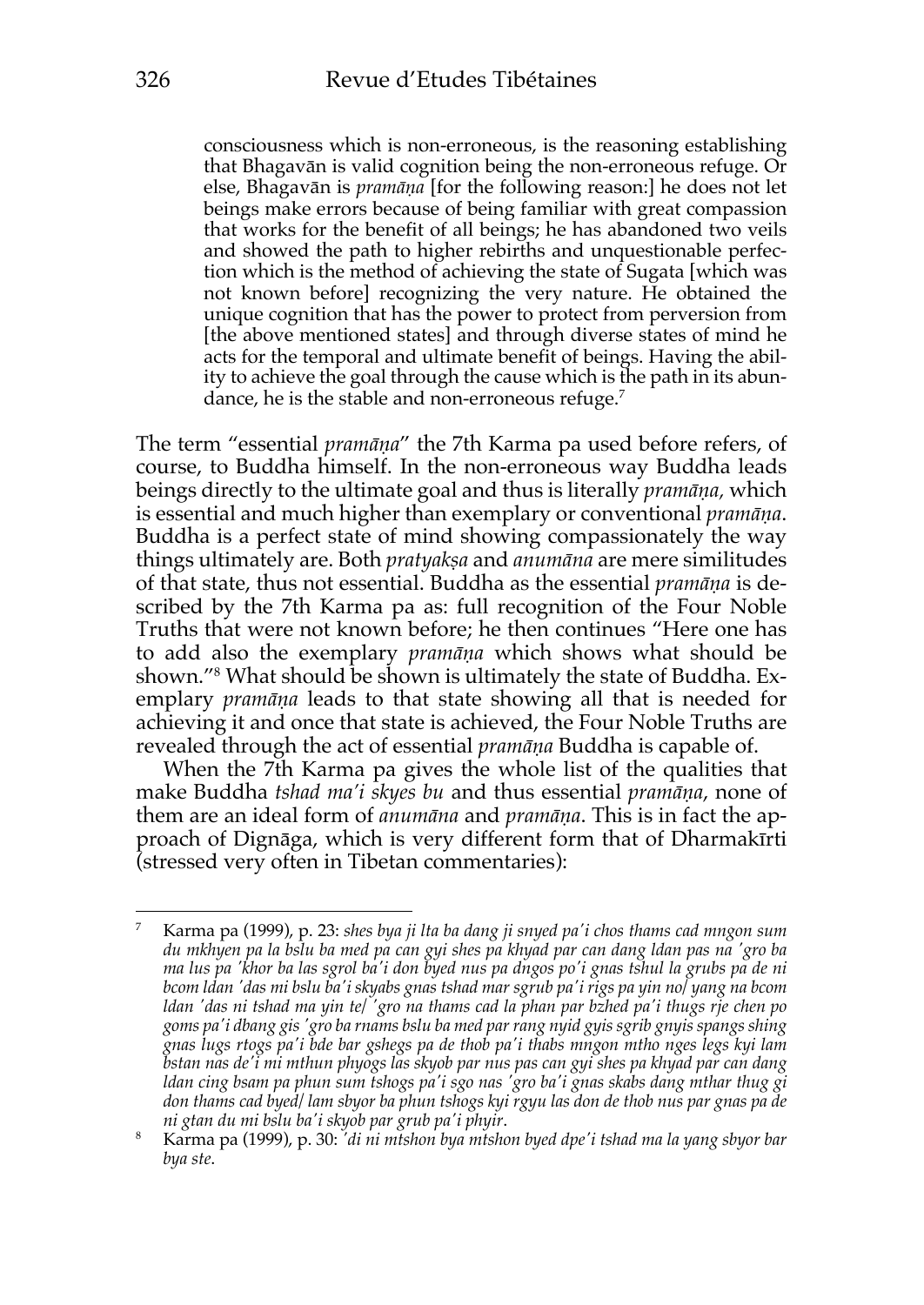Generally according to the tradition of texts on reasoning [*rtog ge*] it means that first after identifying what is known as valid cognition for those that have a philosophical system and those who do not have one, there comes the moment for proving that the teacher similar to that is the embodiment of valid cognition; because after identifying that [valid cognition as] non-erroneous [*mi bslu*] clarifying of the object not known before, later it is said [by Dharmakīrti] that "Bhagavān that has it is valid cognition itself."9

Here, Go rams pa summarizes the approach of Dharmakīrti from the *pramāṇasiddhi* chapter, where he first describes valid cognition and then claims that Buddha having the above mentioned qualities can be called *pramāṇa* (PV II 7 a). This is also the reason for Go rams pa to call him *tshad ma'i skyes bu*. Dignāga, however, gives another reason for calling Buddha *pramāṇa* or, as the 7th Karma pa would say, the essential *pramāṇa*:

> Because of His perfection in cause (*hetu*) and effect (*phala*), is to be regarded as the personification of the means of cognition (*pramāṇabhūta*).10

And it is noteworthy that no type of *pramāṇa* is referred to in the explanation of this statement, in Dignāga's autocommentary which runs as follows:

> 'Cause' means perfection of intention (*āśaya*) and perfection in practice (*prayoga*). Perfection of intention means the [Buddha's] taking as His purpose the benefit of [all] living beings (*jagad-dhitaṣitā*). Perfection in practice means [His] being the [true] teacher (*śāstṛtva*) because He teaches all people. 'Effect' means the attainment of his own objectives (*svȃrtha*) as well as those of others (*parȃstha*). Attainment of His own objectives is [evidenced] by [His] being *sugata* in the following three senses: (i) that of being praiseworthy (*praśastatva*), as is a handsome person (*surūpa*), (ii) the sense of being beyond a return [to *saṁsāra*] (*apunar-āvṛtty-artha*), as one who is fully cured of fever (*sunaṣṭa-jvara*), and (iii) the sense of being complete (*niḥśeṣȃrtha*), as is a jar wholly filled (*supūrṇa-ghaṭa*). [...] Attainment of the objectives of others is [seen from His] being a protector (*tāyitva*) in the sense of [His] saving the world.<sup>11</sup>

<sup>9</sup> Go rams pa (2006), p. 45: *spyir rtog ge'i gzhung lugs las/ dang po grub mtha' la zhugs thams cad la grags pa'i tshad ma ngos bzung nas/ de dang 'dra ba'i ston pa tshad ma'i skyes bur bsgrub pa skabs kyi don yin te/ mi bslu ma shes don gsal ngos bzung nas/ de'i 'og tu/ de ldan bcom ldan tshad ma nyid ces gsungs pa'i phyir*.

<sup>10</sup> Hattori (1968), p. 23.

<sup>11</sup> Hattori (1968), p. 23.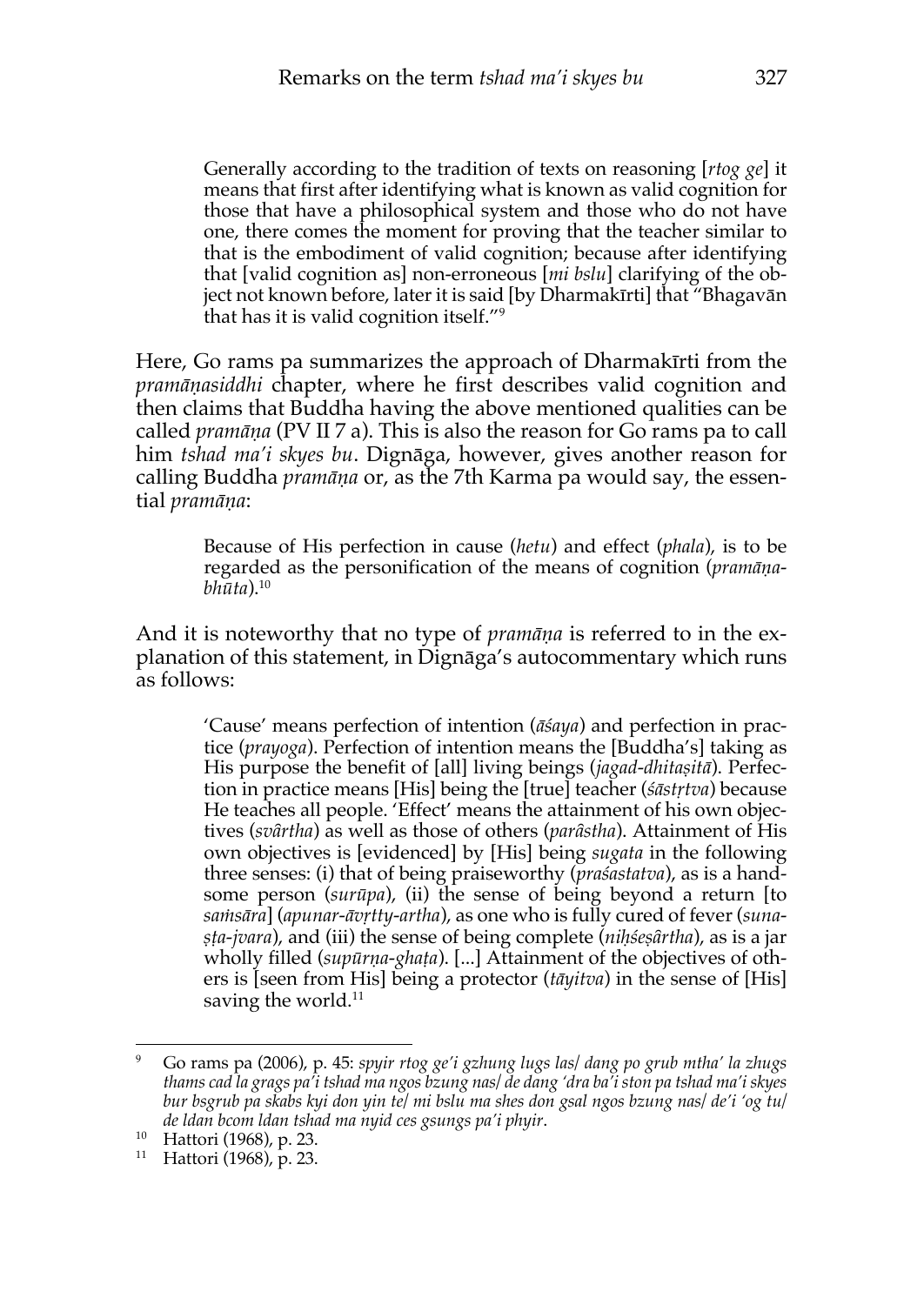As we can see, there are many reasons for calling Buddha *pramāṇa,* but none of them is *pratyakṣa* and *anumāna*. None of the two *pramāṇas* makes Buddha the embodiment of *pramāṇa*. What makes Buddha a person who is *pramāṇa* is his intention to realize the benefit of all beings, his being a perfect teacher, and his attainment.12 According to these characteristics *pramāṇa* is impartial and universal, in the sense that it aims at realizing the benefit of all beings and that it can be a guidance for all people (the perfect teacher is the one who can teach everybody), and guarantees the attainment of the goal (here defined as one's own objectives and others' objectives).

In the light of the above considerations we can thus distinguish two approaches:

- 1. Buddha as embodiment of valid cognition explained in terms of valid cognition.
- 2. Valid cognition is explained in terms of Buddha as essential valid cognition or *pramāṇabhūta*.

These two approaches are very important when analyzing the definition of valid cognition. In the first approach, the question about definition of valid cognition, namely why valid cognition has two essential qualities of non-erroneousness and novelty, can be answered only in terms of the epistemological system in which they play a crucial role. And then, as a consequence, Buddha is called *pramāṇabhūta,* since he has two types of *pramāṇa*: *pratyakṣa* and *anumāna*.

In the second approach, valid cognition as *pratyakṣa* and *anumāna* is actually defined in terms of Buddha himself as essential *pramāṇa*. If the Buddha as essential *pramāṇa,* was explained in terms of *pratyakṣa* and *anumāna* (as in the first approach), thus in terms of exemplary *pramāṇa*, he would not be essential *pramāṇa* anymore. The primal category would be *pratyakṣa* and *anumāna* thus becoming essential *pramāṇa,* in light of which one can understand Buddha as *tshad ma'i skyes bu*. Thus, in the second approach the definition of valid cognition - as the copy of Buddha as essential *pramāṇa* - is the way it is because Buddha as the original, essential *pramāṇa* is the way he is. That is why in this approach the explanation of novelty in the definition of valid cognition should primarily refer not to the epistemology of *pramāṇa* system but to the Buddha himself.

<sup>12</sup> Here we have strong premises to take Buddhist *pramāṇa* system as a part of Buddhist eschatological project. Cf. Jackson (1994).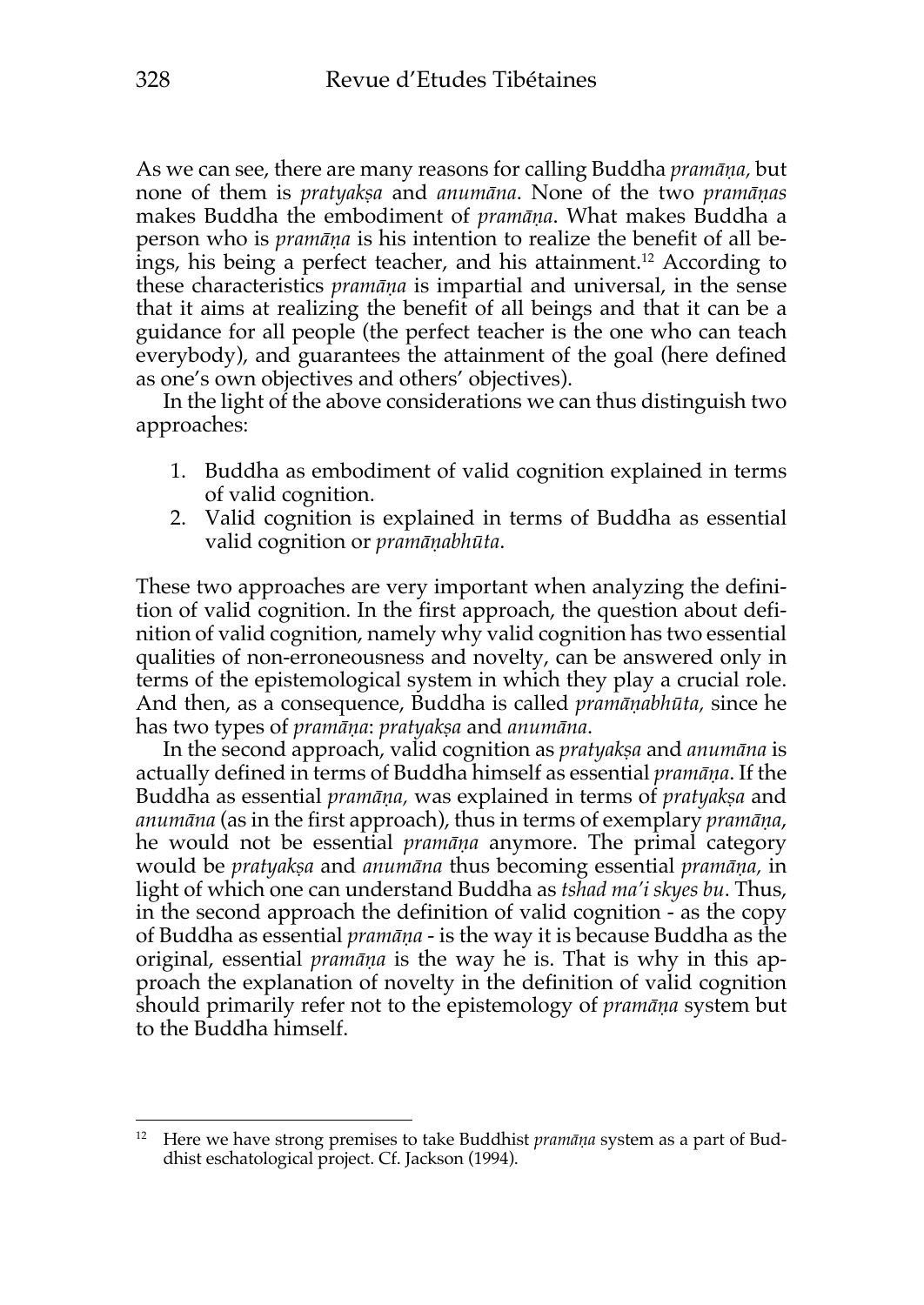#### **Novelty of** *pramāṇa* **in Western research**

In the Western research on *pramāṇa,* the notion of novelty was so far either taken for granted as obvious or explained only according to the first above mentioned approach, as a kind of necessary requirement of the *pramāṇa* system.

In 1975, Satkari Mookerjee's *The Buddhist philosophy of Universal Flux* wrote:

> The function of an accredited instrument of knowledge (*pramāṇa*) is completed when the object is apprehended. The volitional urge and the attainment follow as necessary consequences. It follows, therefore, that an instrument of knowledge fulfils itself by making known an object which is not cognized before.<sup>13</sup>

Despite the claim of the author, from the fact that knowledge is completed when the object is apprehended, it does not follow at all that the object mentioned must be the one and only the one that is not known before. Every next proper apprehension of the object presents the very same content and in this sense is equally informative and equally correct. If you do not know something more and new but you comprehend the same, you are not mislead and still you know. This was actually the line of argument of Akalaṅka from *Tattvārtharājavārtika* refuting the requirement of novelty, by giving the example of a lamp illuminating again the same object – the lamp remains the same and does exactly the same; so should be the case with *pramāṇa*.

And the fact that cognition can be considered valid not only when it is non-erroneous, but also when the object grasped was not cognized before, is quite surprising for the Western reader. As in Western philosophy, as long as cognition presents an object properly without mistakes, it is considered valid no matter how many times the same object is grasped.

Professor Katsura in his *Dharmakīrti's Theory of Truth* suggests that the origin of the idea of novelty can be just common sense or, as a Buddhist philosopher would say, worldly opinion:

> According to Dharmakirti, the object of *pramāṇa* should be something new. This idea is probably derived from a sort of common sense belief that knowledge is meaningless unless it contains some new information.<sup>14</sup>

<sup>13</sup> Mookerjee (1975), p. 273.

<sup>14</sup> Katsura (1984), p. 224.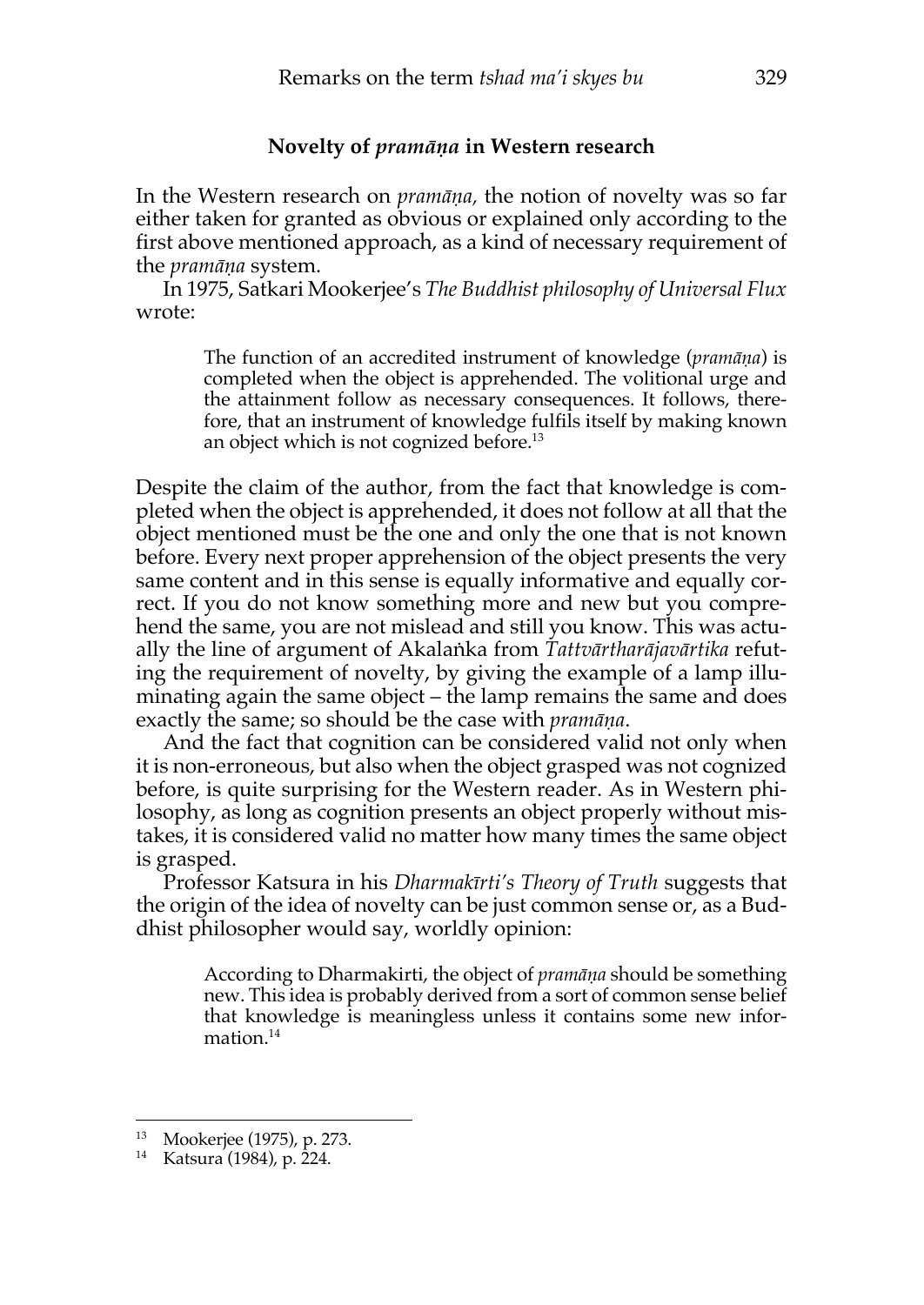With conjecture however, it is hard to discuss and unfortunately, Professor Katsura does not offer any hint supporting this hypothesis. Since the above mentioned Akalaṅka criticized the idea of novelty with such a common sense example, as a lamp again and again illuminating the same thing, maybe equally probable would be the conjecture that the opposite is the case.

And even though novelty could be a kind of common idea concerning cognition, it still does not explain introducing this kind of common view into any philosophical system, which is very often counter-intuitive for common sense (like vijñānavāda for example). If, however, a philosopher decides to follow some common-sense intuitions anyway, he must have some philosophical reasons to introduce them into his philosophical system. It also seems improbable that such a strict philosopher as Dharmakīrti follows common sense to such extent that he nonchalantly introduces a second – obvious – definition of *pramāṇa* (as cognition presenting the object unknown before) that has caused so many problems for interpreters.

When Georges B.J. Dreyfus addresses the question of novelty in Dharmakīrti's system he explains novelty as a necessary requirement of that *pramāṇa* system. He says:

> The requirement of novelty as stated by Dignāga and Dharmakīrti was not meant to exclude the second moment of perception from being valid but the conceptual judgments that follow perceptions. The Nyāya take such judgments to be perceptual. Hence, their exclusion from validity is important for Dignāga and Dharmakīrti in maintaining the integrity of their system. The definition of *valid cognition* as newly nondeceptive cognition and the discussion of whether the second moment of perception should be excluded from being valid are new developments not directly related to the refutation of the Nyāya view.15

The requirement of novelty is shown by Dreyfus to be justified in terms of the role it plays in the Buddhist *pramāṇa* system; this notion was thus introduced for strictly philosophical purposes, being exclusion of conceptual judgments following perceptions. And later for some philosophers, it became the argument for refuting the second moment of perception. Thus, Dreyfus interpreting the definition of valid cognition, does not refer to Buddha as the essential valid cognition. He takes a systematic approach restricted to the analysis of the philosophical system of *pramāṇa* and concludes:

<sup>15</sup> Dreyfus (1997), p. 304.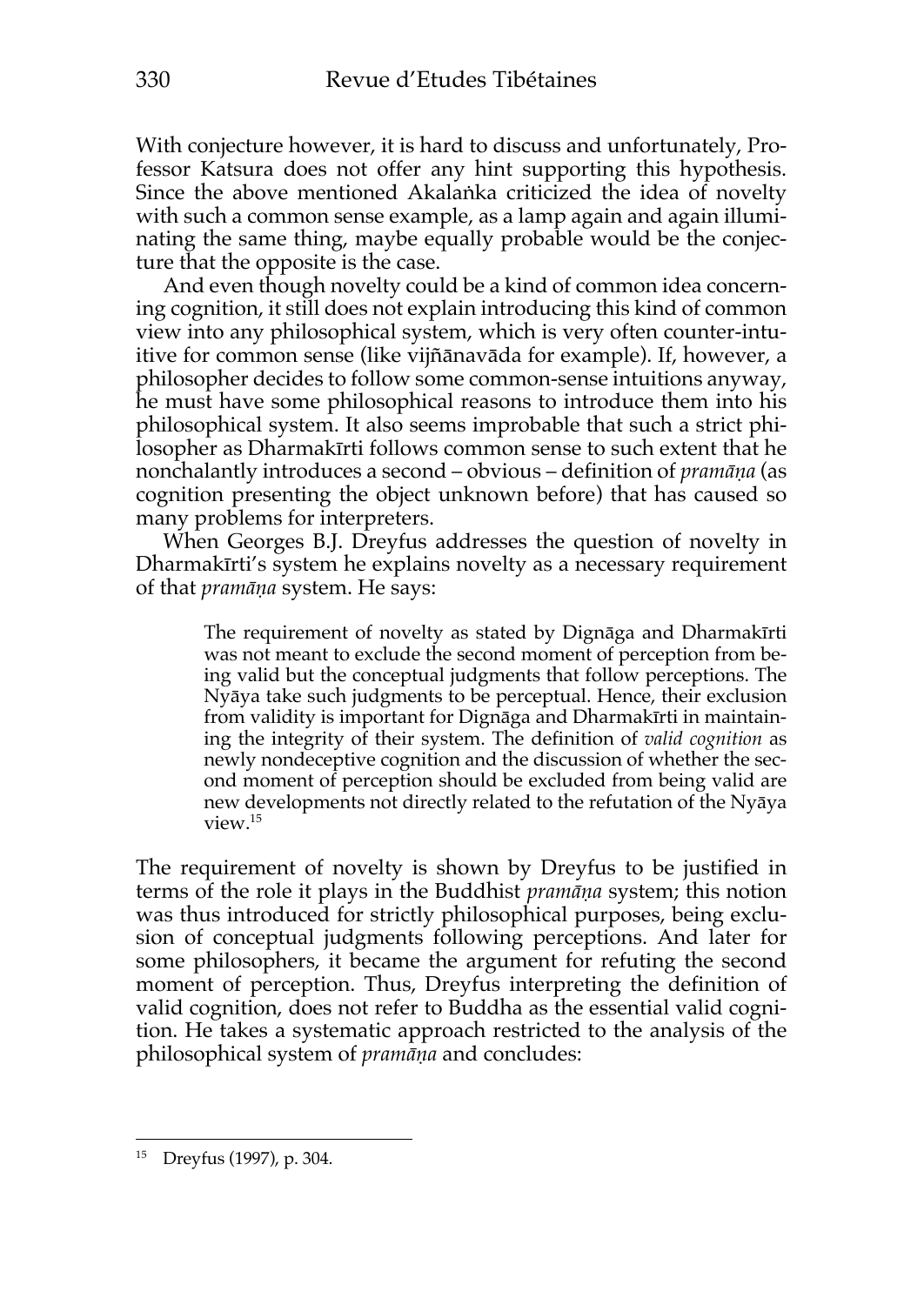For Dharmakīrti, however, novelty is not part of the definition of valid cognition. It is simply a consequence of his view of perception. We find confirmation that Dharmakīrti requires novelty in *Drop of Reason*, where he also defines *valid cognition*: "With respect to this, valid cognition is only that which first sees an uncommon object." Dharmakīrti further states that "Because [a recollection] apprehends an [already] completely seen aspect, it is not a valid cognition. [This is so for the following reason:] having seen the uncommon [real thing] one states ' [this is] an uncommon thing' [but such a judgment] does not realize any previously unrealized object.". As we saw while examining Dharmakīrti's ontology, real things are individual objects that fulfill strict identity conditions explained in terms of spatio-temporal location and entity. These are the objects perception apprehends, a process that in turn induces perceptual judgments. These judgments realize already perceived objects and do not bring any new information to the cognitive process. Hence, they are not valid. Thus, there is clear evidence that for Dharmakīrti validity entails novelty, although novelty is not a definitional requirement for validity.16

Therefore, according to Dreyfus novelty was a result of developing the system of *pramāṇa*, and it had to be introduced as an important factor in defining validity. Novelty is thus explained in terms of the system it is a part of – the outline and aim of the *pramāṇa* theory required introducing the notion of novelty in order to refute Nyāya. However, the quotation from Dharmakīrti given above by Dreyfus saying "valid cognition is only that which first sees an uncommon object", looks very much just like defining *pramāṇa* in terms of novelty. The fact that novelty is very much connected with validity or even that validity entails novelty, does not necessarily prove that novelty was introduced as a consequence of the concept of validity. It is also possible that assuming novelty at the outset, Dharmakīrti could formulate his theory of validity the way it includes novelty.

The systematic approach, as that of Dreyfus, <sup>17</sup> showing novelty as a result of developing the system of *pramāṇa,* is philosophically

<sup>&</sup>lt;sup>16</sup> Dreyfus (1997), pp. 303-4. The same is claimed by Dunne: "This way of defining an instrumental cognition later comes under attack, for subsequent commentators, probably including Śākyabuddhi, maintaining that since only novel cognitions are trustworthy, an explicit statement of novelty is not necessary. Without going into details of such arguments, we need only to note that such interpretations do not abandon the criterion of novelty; they simply subsume it under trustworthiness." Dunne (2004), p. 309.

 $17$  Similar approach to Dreyfus' one is taken up by Dunne who also tries to justify novelty by showing it as necessary part in *pramāṇa* system: "Thus, if we can combine Devendrabuddhi's interpretation with what we know of Dharmakīrti's soteriology, novelty plays a crucial role in Dharmakīrti's theory of instrumentality, for it preserves the instrumentality of a class of inferences that are central to his soteriology. This is certainly Devendrabuddhi's opinion, and for him the overall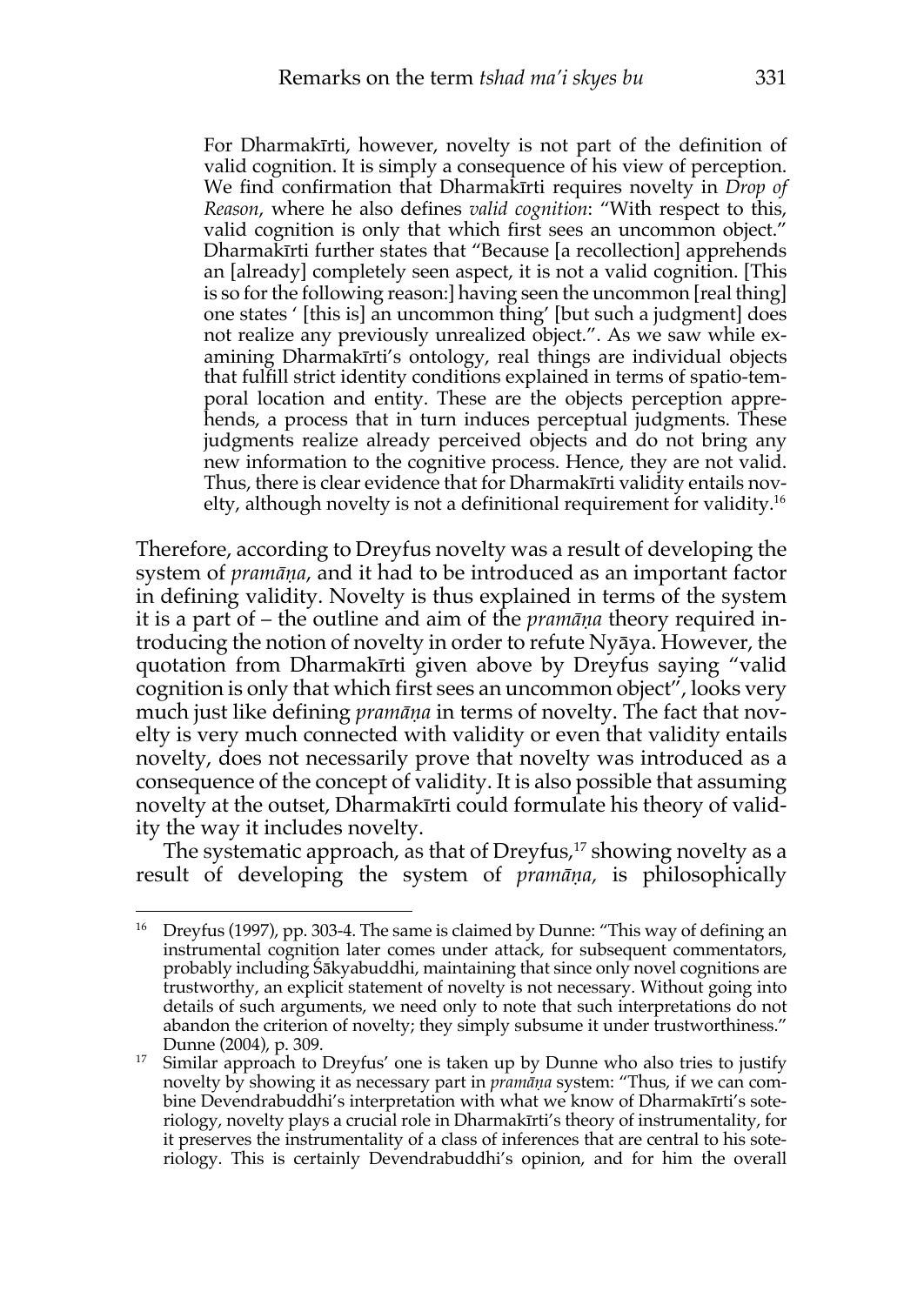consistent, but ignores certain historical determinants of development as highlighted by the 7th Karma pa. And the obvious historical determinant was the understanding of situation of Buddha himself as *pramāṇabhūta*.

## **Novelty in the 7th Karma pa's commentary**

In his commentary, the 7th Karma pa gives another reason for introducing the requirement of novelty. The reason is a historical one and so far has not been discussed in Western literature. It is explained when the 7th Karma pa discusses the problem of two definitions of *pramāṇa*. Contrary to the Sa skya tradition (that was the main inspiration for the bKa' brgyud *pramāṇa* system), the 7th Karma pa maintains two definitions of valid cognition and shows its historical background:

> The meaning and intention of giving the two definitions by learned [Dharmakīrti] is as follows. The followers of Śiva say that Śiva is permanent and is self-arisen *pramāṇa*; that is why in order to refute them [Dharmakīrti] said that our Bhagavān is the one who possesses the valid cognition that clarifies the object previously unknown. He talked about clarifying the object [previously] unknown to show that that our teacher is the embodiment of *pramāṇa* since by the power of meditation he recognized for the first time the nature of the Four [Noble] Truths that were the object unknown at the time when he was an ordinary being. By way of these teachings he showed that Bhagavān is particularly higher than Śiva described as the permanent and selfarisen knowledge, since they do not claim that Śiva can cognize for the first time the nature of things not known before. A statement of non-erroneousness [of cognition] can not undermine this kind of wrong conceptions, since they claim that Siva is without error.<sup>18</sup>

definition of an instrumental cognition therefore has two aspects: first, an instrumental cognition is a trustworthy awareness; this warrants the claim that an instrumental cognition is 'what makes one obtain" (*prāpaka*) one's aim. And second, an instrumental cognition must 'reveal what has not been known (*ajñātārthaprakāśa*); this warrants the claim that an instrumental cognition is what "motivates action" (*pravartaka*)." Dunne (2004), pp. 308-9.

<sup>18</sup> Karma pa (1999), pp. 19-20: *dbang phyug pa dag dbang phyug rtag pa rang byung gi tshad mar 'dod pas/ de dag sun dbyung bar bya ba'i phyir du nged kyi bcom ldan 'das ni sngar ma shes pa'i don gsal bar byed pa'i tshad ma dang ldan pa'ang yin te/ sngar so so skye bo'i dus na ma shes pa'i don bden pa bzhi'i gnas lugs sgom stobs kyis gsar du shes pa'i phyir na kho bo cag gi ston pa tshad ma'i skyes bu'o zhes bstan pa'i phyir na shes don gsal smos la/ de ltar bstan pas dbang phyug rang byung gi rtag pa'i tshad mar 'dod pa las bcom ldan 'das khyad par du 'phag par bstan par 'gyur te/ dbang phyug gis de kho na nyid ma shes pa gsar du shes par mi 'dod pa'i phyir ro/ blus med can smos pas ni de lta bu'i log rtog sel bar mi nus te/ dbang phyug kyang bslu ba med par 'dod pa'i phyir ro*.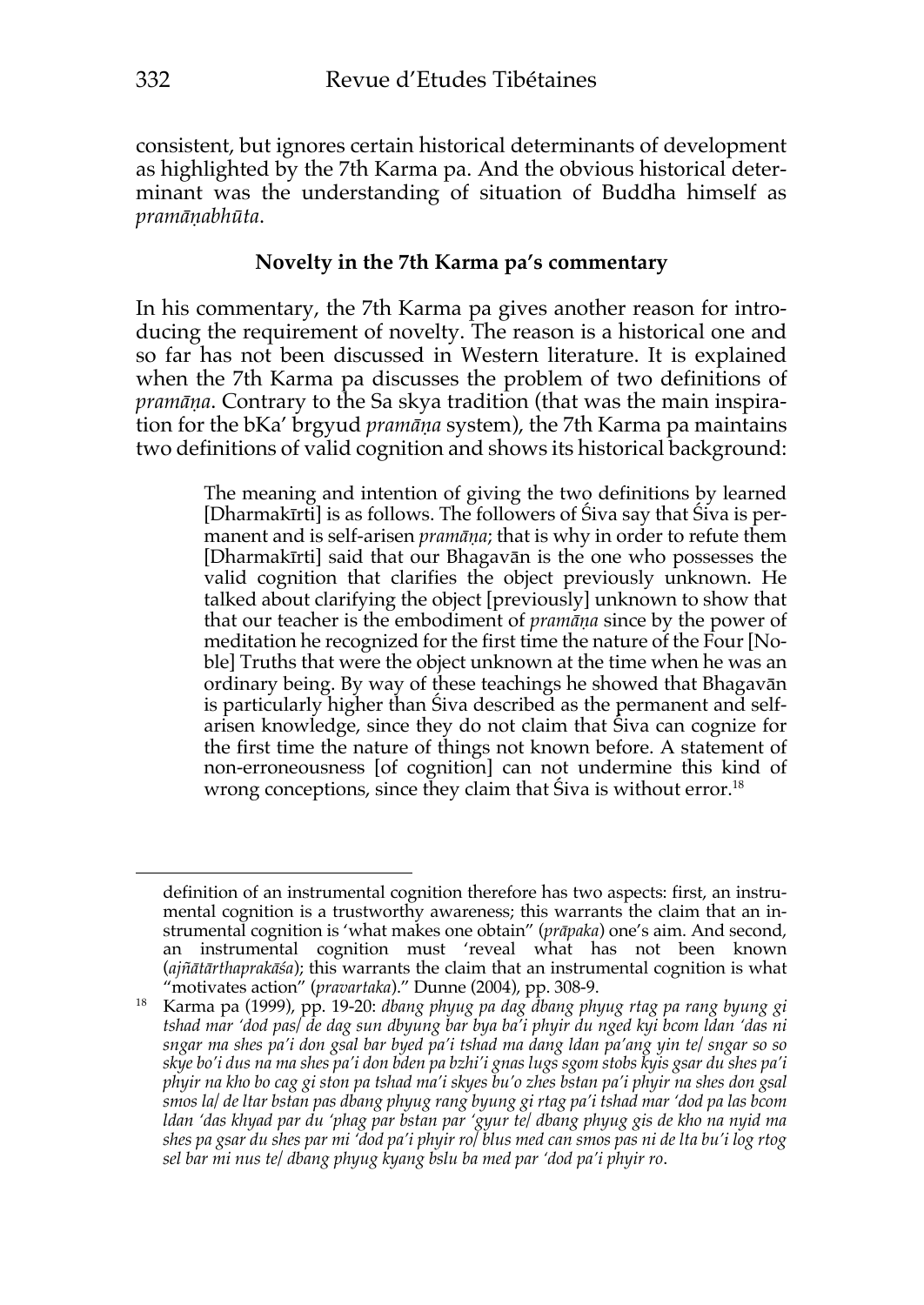The reason for introducing the notion of novelty into the definition of *pramāṇa* is rooted in the polemical situation Buddhism found itself in.19 Buddha and later Buddhist masters did not teach in a philosophical vacuum, but within a strong philosophical-religious culture, this situation made it necessary to show his teachings as a new development. In his first teachings in Sarnath, Buddha repeats quite a few times that his teachings are the ones that were not heard before, which obviously is the first hint for introducing the notion of novelty into Buddhist epistemology. It seems that novelty was probably even more important in this particular historical situation, since every serious philosophical tradition cannot do without an obvious claim to non-erroneousness. Thus Buddhist teachings must have been not only non-erroneous but also new.

> Giving the first formula in order to eliminate everything which is not relevant [to the concept of *pramāṇa*], he proved that valid cognition is non-erroneous, and since this is the opinion widespread all over the world, he gave the definition which is relevant to worldly opinion. Giving the second formula in order to eliminate wrong conceptions, he gave the definition relevant to the etymology of the term *pramāṇa*, since it means: first appraisal. That is why each of them can demonstrate [what is the valid cognition itself]. $20^{\circ}$

It is worth noticing that it is not the notion of novelty that is referred to here as a common sense widespread concept, but the idea of nonerroneousness. Novelty is what makes Buddhist *pramāṇa* so exceptional among all epistemological systems claiming non-erroneousness, and it is novelty that in the end makes Buddhist epistemology real *pramāṇa*. For, as the 7th Karma pa says, novelty was introduced for the sake of eliminating wrong conceptions [*log rtog*], which at first sight seems a more fitting description of non-erroneousness. Novelty is thus shown to be an argument for non-erroneousness. What is at play here is probably a kind of philosophical rhetoric aimed at showing that non-Buddhist philosophical systems are erroneous, because of following wrong conceptions that can be eliminated by *pramāṇa* incorporating novelty. For if Śivaist *pramāṇa* was as perfect as Buddhist, it would proclaim the Four Noble Truths. Buddhist *pramāṇa* is non-erroneous,

<sup>&</sup>lt;sup>19</sup> In Western literature I found only one mention about it in the footnote in Hattori (1968), p. 74, where he refers to Jinendrabuddhi's interpretation of the term *pramāṇabhūta*.

<sup>20</sup> Karma pa (1999), p. 20: *snga ma ni rigs mi mthun sel ba'i dbang du byas nas/ tshad ma tshad ma ni bslus ba med pa can du rigs pas grub cing/ 'jig rten du yang grags pa'i phyir 'jig rten grags pa dang mthun pa'i mtshan nyid bstan pa yin la/ phyi ma ni log rtog sel ba'i dbag du byas nas/ pra ma Na dang por 'jal ba la 'jug pas sgra bshad dang mthun pa'i mtshan nyid bstan pa yin pas gang rung re res kyang mtshon par nus so*.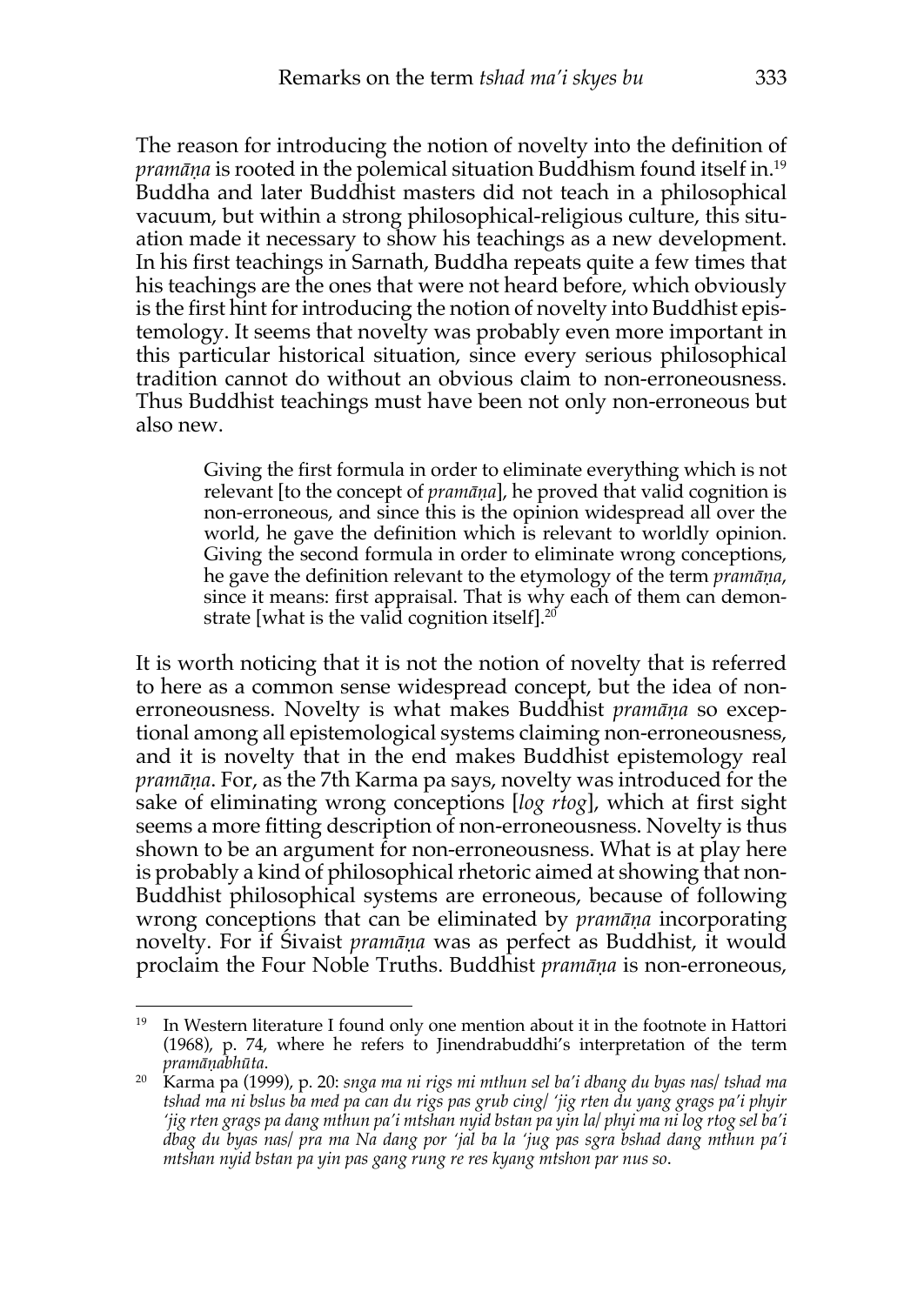since it discovered the Four Noble Truths for the first time; and it discovered the Four Noble Truths for the first time because in fact it is first non-erroneous *pramāṇa*. We can see that novelty and non-erroneousness are in fact two interconnected notions, but the reason for that is more the historical situation. Thus, the systematic relationship of these two notions in the definition of valid cognition does not seem to be the result of purely philosophical speculation. At least this is the picture shown in the bKa' brgyud tradition.

### **The 7th Karma pa's approach to the definition of** *pramāṇa*

Such an approach also throws some light on the approach to the two definitions of *pramāṇa* given by Dharmakīrti. The 7th Karma pa agrees with Sa skya Pa76ita, that having two different definitions would amount to having two different objects defined. Nevertheless, he follows Devendrabuddhi with his two definitions - against Prajñākara $gupta<sup>21</sup>$  - claiming that:

> There is no fault in Devendrabuddhi's claim, since firstly, non-erroneous knowledge and clarifying the object not cognized before are not definitions of different meaning.<sup>22</sup>

For the 7th Karma pa both definitions have the same meaning, one cannot even treat them as two formulas, being parts of one definition, since this is also the view he rejects. In the historical approach they were shown to be inseparable. Thus, each of them can demonstrate *pramāṇa* which is a quite obvious view, when we remember that the real *pramāṇa* is Buddha himself as *tshad ma'i skyes bu*. He is simply one and the same person, who essentially cognizes non-erroneously the Four Noble Truths for the first time. Since *pramāṇabhūta* is this way, how could *pramāṇa* be the other way round?

Buddha as the essential *pramāṇa* determines the shape of any exemplary *pramāṇa* as possessing two crucial qualities of non-erroneousness and novelty. To say that Buddha is the *pramāṇa* because of characteristics of non-erroneous cognition and making clear the object not cognized before, is not so much proof of him being a *pramāṇa,* but more explanation of what is meant by that. The real proof of Buddha being the *pramāṇa* is described by the 7th Karma pa as follows:

<sup>21</sup> Analysis of *pramāṇa* definitions given by them cf. Dreyfus (1991).

<sup>22</sup> Karma pa (1999), p. 19: *slob dpon lha dbang blo'i bzhed pa de la skyon med de/ dang por mi bslu ba'i rig pa dang/ ma shes don gsal gyi rig pa gnyis mtshan nyid don gzhan ma yin pa'i phyir dang*.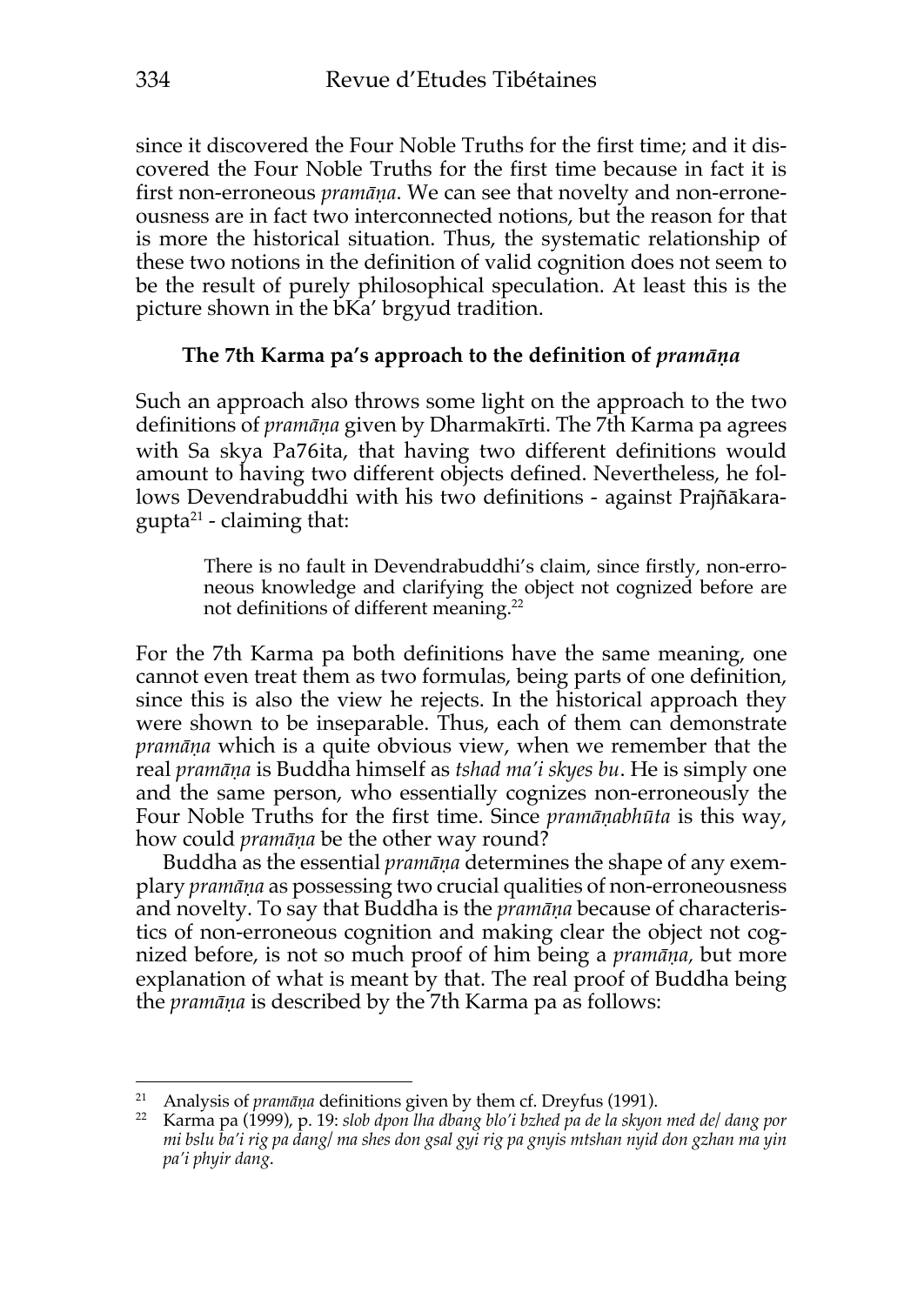Determining that one can successfully liberate all beings without exception because of having special consciousness which is non-erroneous, is the reasoning establishing that Bhagavān is the valid cognition being non-erroneous refuge. Or else, Bhagavān is the *pramāṇa* [for the following reason:] he does not let the beings make errors because of being familiar with great compassion that works for the benefit of all beings; he has abandoned two veils and showed the path to higher rebirths and unquestionable perfection which is the method of achieving the state of Sugata [which was not known before] recognizing the very nature. $^{23}$ 

The reason why Buddha has two characteristics of non-erroneousness and novelty so crucial for the exemplary *pramāṇa* as *pratyakṣa* and *anumāna*, is the fact that he is the essential *pramāṇa* in the first place. Thus, explaining the definition of *pramāṇa* solely in terms of a philosophical system does not give the whole picture. It can be non-erroneous when it is coherent with Dharmakīrti's philosophical presuppositions, but is not complete, since it ignores other determinants that can be traced when analyzing *tshad ma'i skyes bu* as essential *pramāṇa*. That is probably why only by joining the two approaches discussed here can one acquire a proper point of departure for fully understanding the Buddhist *pramāṇa* system. This is at least the view taken by the 7th Karma pa at the beginning of his commentary:

> Since he has those two characteristics of *pramāṇa*: non-erroneous cognition and making clear the object not cognized [before], he is established as the very *pramāṇa*. Adding here the essential *pramāṇa* which is to be achieved, since he taught the most perfect path to temporary higher rebirths and the ultimate because of the reason that he developed the rich motivation of benefitting non-erroneously all beings, he provides refuge from lower rebirths, samsara and misery. Showing an abundance [of methods] to the ones who didn't cognize this path before, he made disciples newly cognize Sugata [state] not known before. That is why having two characteristics of *pramāṇa* Bhagavān is established as the *pramāṇa*. *The Ornament*<sup>24</sup> puts it as follows:

<sup>23</sup> Karma pa (1999), p. 23: *bslu ba med pa can gyi shes pa khyad par can ldan pas na 'gro ba ma lus pa 'khor ba las sgrol ba'i don byed nus pa dngos po'i gnas tshul la grub pa de ni bcom ldan 'das mi bslu ba'i skyabs gnas tshad mar sgrub pa'i rigs pa yin no/ yang na bcom ldan 'das ni tshad ma yin te/ 'gro ba thams cad la phan par bzhed pa'i thugs rjes chen po goms pa'i dbang gis 'gro ba rnams bslu ba med par rang nyid kyis sgrib gnyis spangs shing gnas lugs rtogs pa'i bde bar gshegs pa de thobs mngon mtho nges legs kyi lam bstan*.

<sup>24</sup> The text meant here is *Tshad ma ste bdun rgyan gyi me tog* by bCom ldan rig pa'i ral gri (1250–1330). Confirming quotation from bCom ldan rig pa'i ral gri is just one of many proofs of strong influence of the *Sa skya* tradition on the *bKa' brgyud pramāṇa* system, even though there are places in the Karma pa's commentary where he criticizes Sa skya Pa76ita himself. The study of these differences would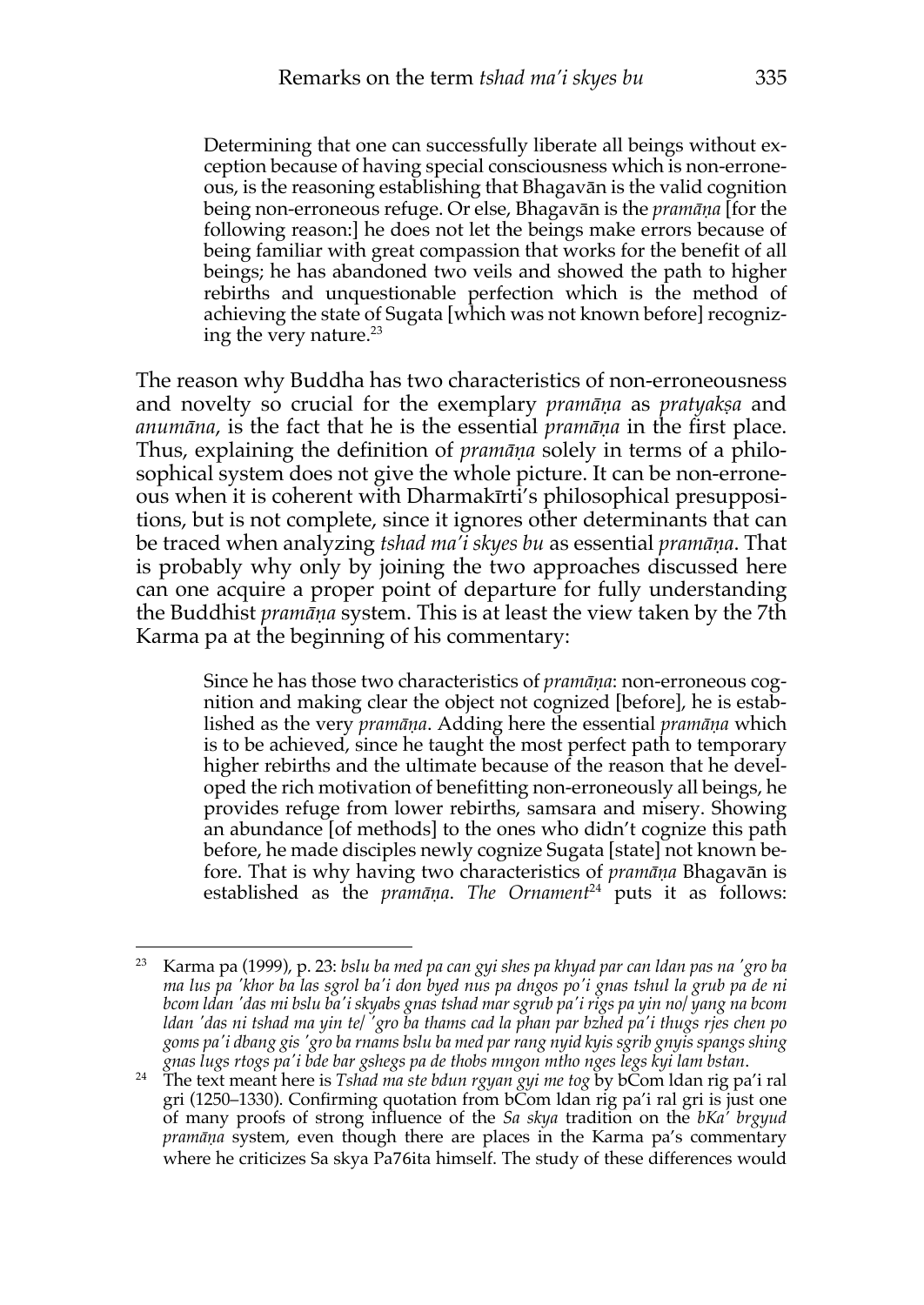Bhagavān also perceives impeccably these two characteristics, since giving the teachings he made [disciples] see the path to higher rebirths, purification and liberation, and he showed only what was not seen by Vișņu, Śiva etc.<sup>25</sup>

Starting with both: explaining Buddha himself in terms of *pramāṇa* and explaining *pramāṇa* in terms of Buddha as the essential *pramāṇa* seems to be a vicious circle. Modern hermeneutics teaches, however, that this kind of situation is sometimes not only unavoidable, but also fruitful. It can bring us not only to a better understanding of the very definition of valid cognition, but also of Buddhist epistemology with its eschatological commitments.<sup>26</sup>

### **Bibliography**

- Go rams pa bsod nams seng ge (2006). *sde bdun mdo dang bcas pa'i dgongs pa phyin ci ma log par 'grel ba tshad ma rigs pa'i gter gyi don gsal bar byed pa* In: *dpal sa skya pa'i tshad ma rig pa'i gzhung gces bsdus*, New Delhi: Institute of Tibetan Classics (*bod kyi gtsug lag gces btus* vol. 20).
- 7th Karma pa Chos grags rgya mtsho (1999). *tshad ma legs par bshad pa thams cad kyi chu bo yongs su 'du ba rigs pa'i gzhung lugs kyi rgya mtsho,* Varanasi, Sarnath: CIHTS, Vol. 1.
- Yongs 'dzin rNam rgyal grags pa (2009). *skye dgu'i bdag po la rigs lam gsal byed*, in: *blo gros mtha' yas pa'i mdzod*, Kathmandu: Rigpe Dorje Publications, Vol. 12.

Dreyfus Georges B.J.

- (1991). "Dharmakīrti's Definition of *pramāṇa* and its Interpreters". In *Studies in the Buddhist epistemological tradition. Proceedings of the Second International Dharmakīrti Conference, Vienna, June 11-16,*

be probably much more interesting research than tracing points of convergence. Cf. Przybyslawski (2016).

<sup>25</sup> Karma pa (1999), p. 31: *dang por bslu ba med pa'i shes pa dang ma shes don gyi gsal byed de tshad ma'i mtshan nyid de gnyis dang ldan pas na bcom ldan 'das tshad ma nyid du grub bo/ bsgrub bya don gyi tshad ma la sbyar nas 'gro ba thams cad la bslu ba med par phan par bzhed pa'i bsam pa phun sum tshogs pa'i rgyu las gnas skabs mngon mtho dang/ mthar thug nges par legs pa'i lam gsungs pas/ sngon 'gro dang srid pa dang dman pa las skyob par mdzad pa'i phyir dang/ sngar lam de lta bu ma shes pa sbyor ba phun sum tshogs pa ston pas rang nyid kyis dang por mkhyen pa'i bde bar gshegs pa gdul bya la gsar du gsal bar shes par mdzad pas tshad ma'i mtshan nyid de gnyis ka dang ldan pa'i phyir bcom ldan 'das tshad ma nyid du grub bo/ ji skad du rgyan las/ mtshan nyid gnyis po 'di ni bcom ldan 'das la yang ma god par snang ste/ ji ltar nye bar bstan pas mtho ris dang byang grol gyi lam mthong bar mdzad pa'i phyir dang/ khyab 'jug dang dbang phyug la sogs pas ma mthong ba de kho na ston par mdzad pa'i phyir ro/ zhes so*.

 $26$  Cf. Jackson (1994).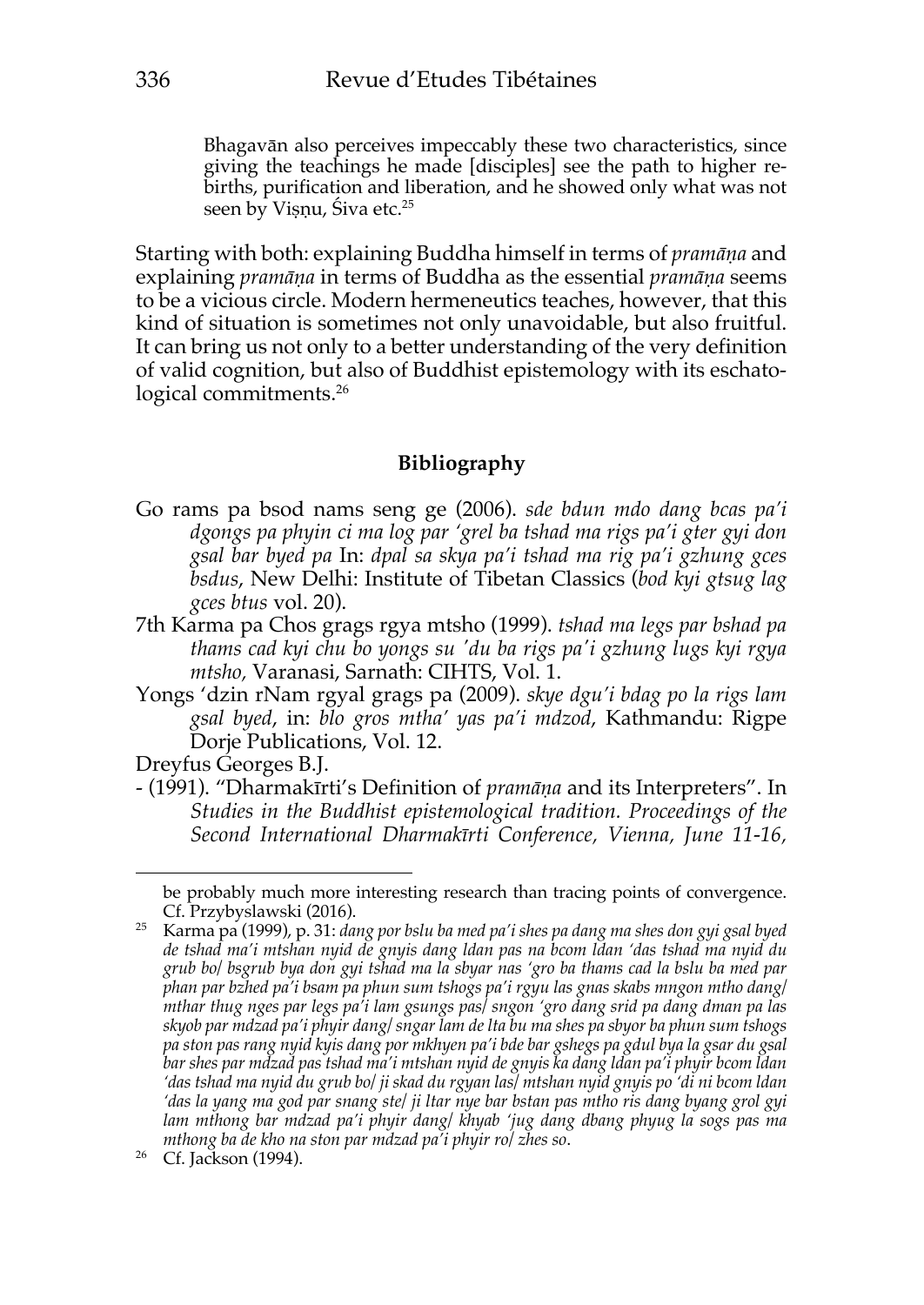1989, ed. Ernst Steinkellner, 19-38, Wien: Verlag der Osterreichischen Akademie der Wissenschaften.

- (1997). *Recognizing Reality. Dharmakīrti's Philosophy and Its Tibetan Interpretations*, Delhi: Sri Satguru Publications.
- Dunne John D. (2004). *Foundations of Dharmakīrti's Philosophy*, Boston: Wisdom Publications.
- Jackson David P. (1994). "The Status of Pramāna Doctrine according to Sa skya Pa76ita and Other Tibetan Masters: Theoretical Discipline or Doctrine of Liberation?" In: Tadeusz Skorupski & Ulrich Pagel (eds.), *Buddhist Forum. Papers in honour and appreciation of Professor David Seyfort Ruegg's contribution to Indological, Buddhist and Tibetan Studies*, London: School of Oriental and African Studies, Vol. 3: 85-129.
- Hattori Masaaki. 1968. *Dignāga, On perception, being the Pratyakṣapariccheda of Dignāga's Pramāṇasamuccaya from the Sanskrit fragments and the Tibetan versions.* Cambridge, Massachusetts: Harvard University Press (Harvard Oriental Series 42).
- Przybyslawski A. (2016), "States of non-cognizing mind in Tshad ma rigs gter According to Go rams pa," *Journal of Indian Philosophy* 44 No. 5: 393-410.
- Ruegg David Seyfort. 1994. "*Pramāṇa*(*bhūta*-)*puruṣa*, *Pratyakṣadharman* and *Sākṣātkṛtadharma* as Epithets of the *Ṛṣi*, *Ācārya* and *Tathāgata* in Grammatical, Epistemological and Madhyamaka Texts." *Bulletin of the School of Oriental and African Studies* 57: 303-320.
- Katsura Shoryu. 1984. "Dharmakīrti's Theory of Truth," *Journal of Indian Philosophy* 12: 215-235.
- Katsura Shoryu (ed.). 1999. *Dharmakīrti's Thought and Its Impact on Indian and Tibetan Philosophy*, Wien: Verlag der Österreichischen Akademie der Wissenschaften.
- Mookerjee Satkari. 1975. *Buddhist Philosophy of Universal Flux*, Delhi: Motilal Banarsidass.
- Silk Jonathan A. 2002. "Possible Indian Sources for the Term *Tshad ma'i skyes bu* as *Pramāṇapuruṣa*." *Journal of Indian Philosophy* 30**:** 111– 160.
- Steinkellner Ernst. 1983."*Tshad ma'i skyes bu*: Meaning and Historical Significance of the Term." In: Ernst Steinkellner and Helmut Tauscher, eds., *Contributions on Tibetan Religion and Philosophy: Proceedings of the Csoma de Körös Symposium held at Velm-Vienna, Austria, 13-19 September 1981.* Vol. 2. Wiener Studien zur Tibetologie und Buddhismuskunde 11 (Wien: Arbeitskreis fur Tibetische und Buddhistische Studien, Universität Wien): 275-284.
- van der Kuijp, Leonard W[illem] J[ohannes]. 1999. "Remarks on the 'Person of Authority' in the Dga' ldan pa / Dge lugs pa School